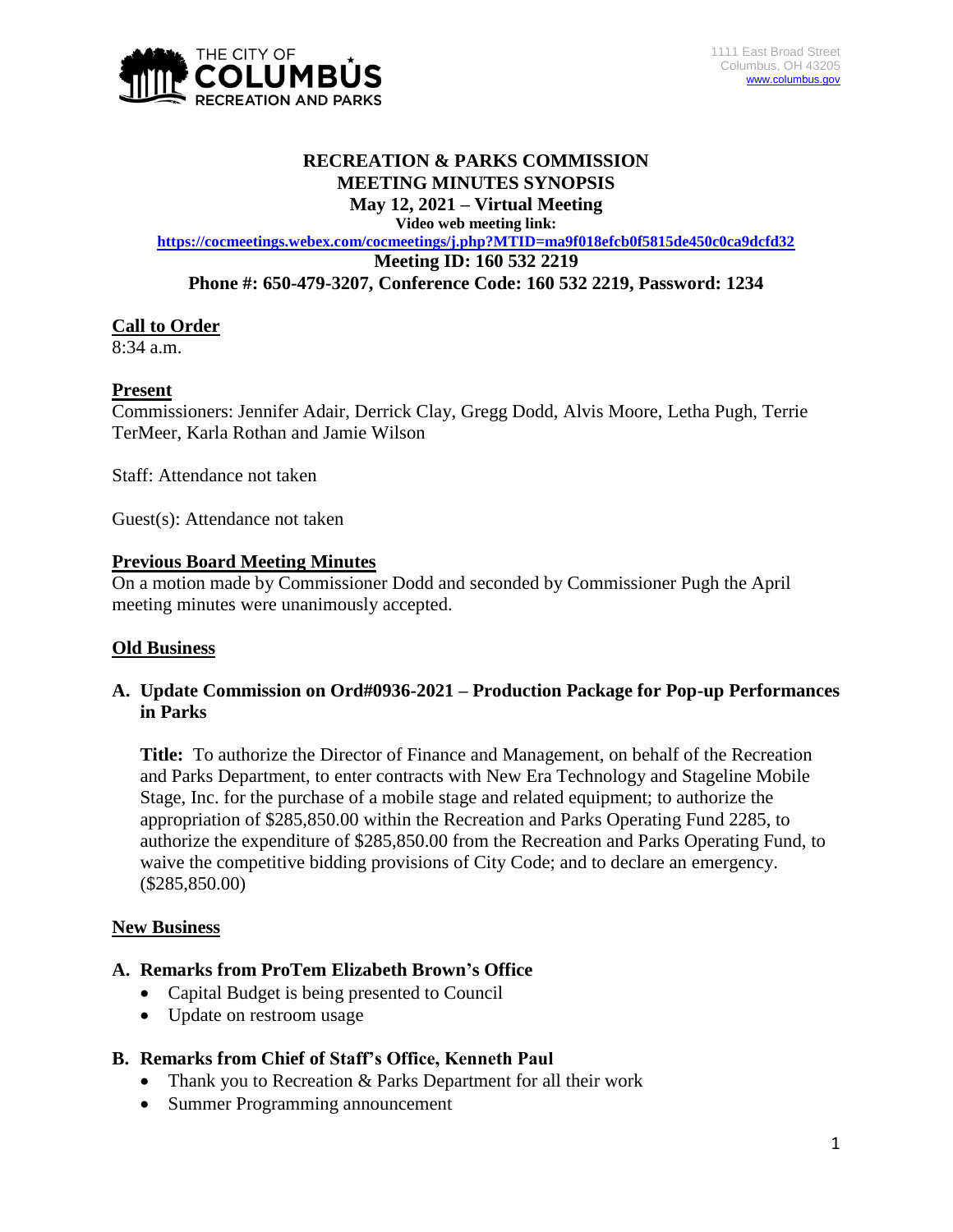

## **CONSENT AGENDA**

# **1. Ord #1188-2021 (Rental Services CIP AC 2020-202R1)**

**Title:** To authorize and direct the City Auditor to set up a certificate in the amount of \$50,000.00 for various expenditures for labor, materials, and equipment in conjunction with Recreation and Parks shelterhouses and other permitted facilities improvements; and to authorize the expenditure of \$50,000.00 from the Recreation and Parks Voted Bond Fund. (\$50,000.00)

# **2. Ord #1190-2021 (Franklin Park Conservatory CIP 2020)**

**Title:** To authorize and direct the Director of Recreation and Parks to enter into contract with Franklin Park Conservatory for the implementation of the Franklin Park Master Plan in the amount of \$500,000.00; to authorize the expenditure of \$500,000.00 from the Recreation and Parks Voted Bond Fund; and to declare an emergency. (\$500,000.00)

On a motion made by Commissioner Rothan and seconded by Commissioner Adair the Commission unanimously approved the Consent Agenda.

# **ADMINISTRATION AGENDA**

## **3. Ord #1181-2021 (Design Services for 2022 Hard Surfaces)**

**Title:** To authorize the Director of the Recreation and Parks Department to enter into contract with GPD Group to provide engineering services for CRPD's annual Hard Surface Program; to authorize an expenditure of \$86,469.00 from the Recreation and Parks Voted Bond Fund; and to declare an emergency. (\$86,469.00)

# **4. Ord #1182-2021 (Case Road Parkland Design)**

**Title:** To authorize the Director of the Recreation and Parks Department to enter into contract with MKSK Design to provide professional services associated with the park land design for the Case Road Park and to authorize an expenditure of \$235,825.00 from the Recreation and Parks Voted Bond Fund; and to declare an emergency. (\$235,825.00)

## **5. Ord #1183-2021 (Clean Ohio Trails Fund Grant Acceptance and Appropriation---Alum Creek Trail/Mock Road Connector)**

**Title:** To authorize the Director of Recreation and Parks to accept a grant and enter into a grant agreement with the Ohio Department of Natural Resources in the amount of \$ 485,000.00 for the 2020 Clean Ohio Trails Fund---Alum Creek Trail/Mock Road Connector; to authorize the appropriation of \$485,000.00 to the Recreation and Parks Grant Fund; and to authorize the City Auditor to transfer \$121,250 within the Recreation and Parks Voted Bond Fund for the local match. (\$485,000.00)

#### **6. Ord #1184-2021 (Sports - Bleachers 2021)**

**Title:** To authorize the Director of Finance and Management to enter into contract for the purchase of fold-up bleachers for the Recreation and Parks Department; to authorize the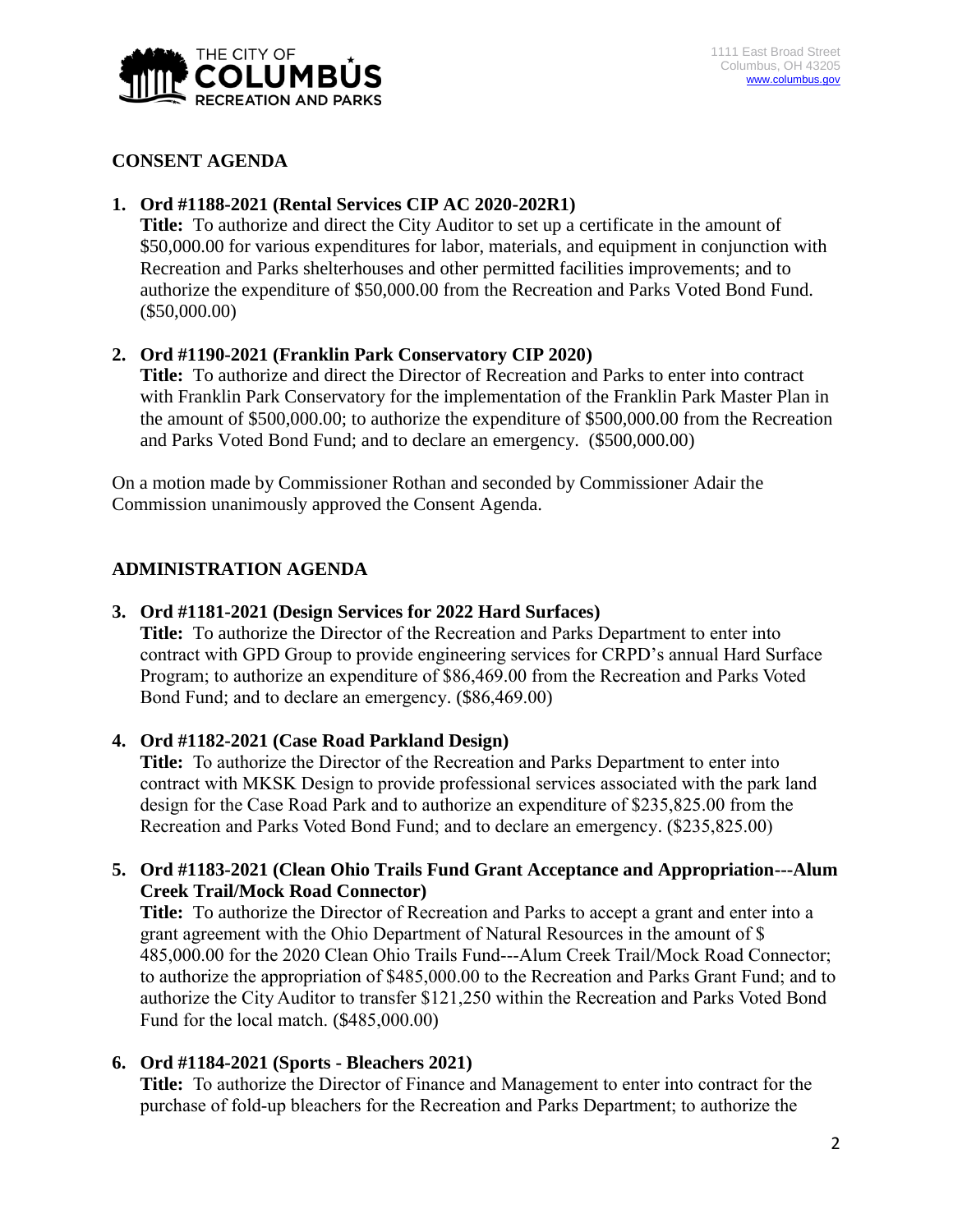

expenditure of \$75,000.00 from the CARES Act Community Development Block Grant (CDBG COVID) to be appropriated into fund 51-5101-2248-224850-CW012, to establish an Auditor's certificates in the amount of \$75,000.00; and to declare an emergency**.**  (\$75,000.00)

## **7. Ord #1185-2021 (Columbus Urban Forestry Master Plan Contract Extension)**

**Title:** To authorize the Director of the Recreation and Parks Department to modify an existing contract with Urban Canopy Works (Ordinance 2337-2019) to provide professional services associated with the implementation of the Columbus Urban Forestry Master Plan; to authorize an expenditure of \$45,000.00 from the Recreation and Parks Voted Bond Fund; and to declare an emergency. (\$45,000.00)

## **8. Ord #1186-2021 (Hamilton Woods Environmental Covenant)**

**Title:** To authorize the Director of Recreation and Parks to sign as a holder of an Environmental Covenant and accept the donation of a tract of property along N. Hamilton Road in the far northeast side of the City. The natural area contained within the covenant will be split from a larger parcel to be privately developed into multi-family units. The donated parcel will expand the Hamilton Wetlands & Heron Rookery Nature Preserve.

## **9. Ord #1187-2021 (Community Sports Park Right of Entry Agreement)**

**Title:** To authorize the Director of the Recreation and Parks Department to enter into agreement (as well as subsequent modifications) that allows the City of Columbus and its agents, employees, contractors, subcontractors, and invitees to enter upon the Ohio State Fairgrounds Property solely for the purpose of conducting the activities associated with the development of a Community Sports Park; and to declare an emergency.

## **10. Ord #1189-2021 (APO Increase for General Design & Construction Management Services )**

**Title:** To authorize the City Auditor to increase the amount available on established auditor's certificates (Ord. 2050-2020) for professional architectural, engineering, and construction management services in conjunction with park, trail, and facility capital improvement projects managed by the Design and Construction Section of the Recreation and Parks Department by \$450,000.00; and to declare an emergency. (\$450,000.00)

## **11. Commission Only (Andre Hill Brentnell Community Center Gym Naming Opportunity)**

**Title:** Columbus Recreation and Parks Department requests consideration from the Columbus Recreation and Parks Committee to evaluate and consider approval of naming Brentnell Community Center's gym in memorandum of Andre Hill for his contribution to the Columbus community. Andre Maurice Hill (May 23, 1973 - December 22, 2020) attended Northland High School. He had a passion for cooking and received certifications in Hotel Restaurant Management Culinary Arts. Mr. Hill was a provider and protector and loved his family. Most importantly, Mr. Hill was passionate about his community and was a frequent user and guest at the Brentnell Community Center. Social and racial inequities exist in our community. Mr. Hill's death is a reminder of how deep these inequalities ring true. As our community works toward healing, one small step the department can take is to honor Mr.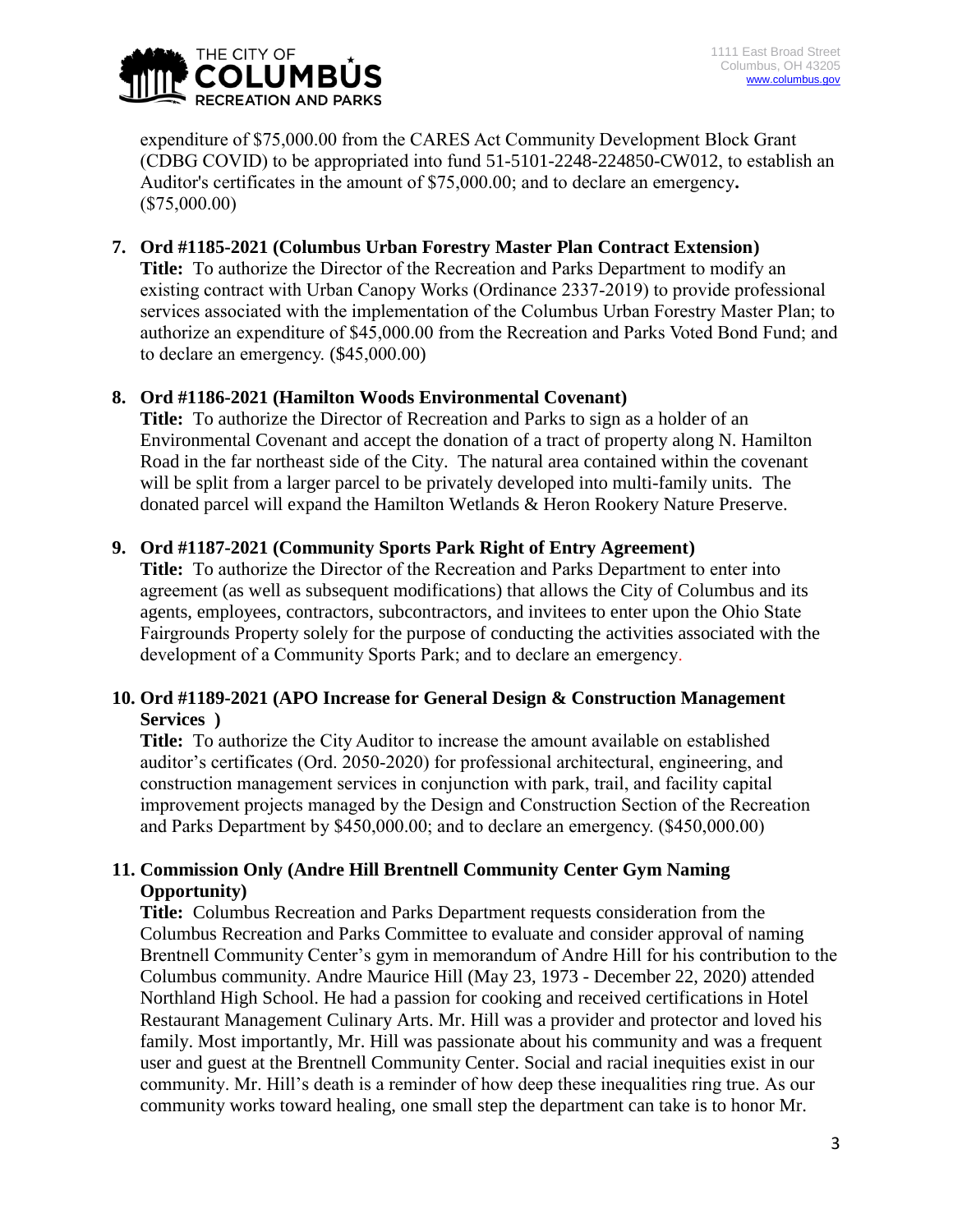

Hill's legacy by commemorating the gathering place that served as a positive place for members of the Brentnell neighborhood.

On a motion made by Commissioner Dodd and seconded by Commissioner TerMeer the Commission unanimously approved the Administration Agenda.

## **Department and Project Updates**

- Public Engagement for the Olentangy Trail at North Broadway and the Scioto Trail at  $5<sup>th</sup>$ Ave. to Griggs Park.
- Training with Trinity Transition

# **CRP Foundation Updates**

- \$50K+ donation received or Livingston Park
- Two grants being submitted

## **Division Updates**

- COAAA, Cindy Farson
	- *o* Staffing shortage and wages
- Community Relations, Kerry Francis
	- *o* Update on staffing duties
	- *o* RFP for Recovery Funding
	- *o* P.L.A.Y. Golf Outing moved to September 24<sup>th</sup>
	- *o* Update on summer communication(s) and social media presence
- Parks Maintenance & Operations, Assistant Director Troy Euton
	- *o* Parks crew is catching up on mowing
	- *o* Pool & building update
	- *o* Urban Forestry Master Plan & CIP Update
	- *o* Staffing issues
- Recreation & Program Services, Interim Assistant Director Jack Castle
	- *o* Working with the Health Department regarding policies for centers & activities
	- *o* Doors opened on May 10<sup>th</sup>
	- *o* Staff summer training starts May 19th
- Youth & Family Development, Assistant Director Eric Brandon
	- *o* APPS onboarding summer interns; 100+ processed
	- *o We Care Tour* started back up
	- *o* Expansion of NVI program; multiple departments involved
	- *o* Rapid Resource Program update
	- *o* City Leaders graduation ceremony is on Saturday, May 15<sup>th</sup>
	- *o* Food Office staff training

#### **Director's Comments**

- Blackburn homeless shelter had a gas issues, residents went to Blackburn Community Center
- Working with Red Cross on future process and agreements
- Currently 45 vacancies within CRPD
- Issues with park misuse